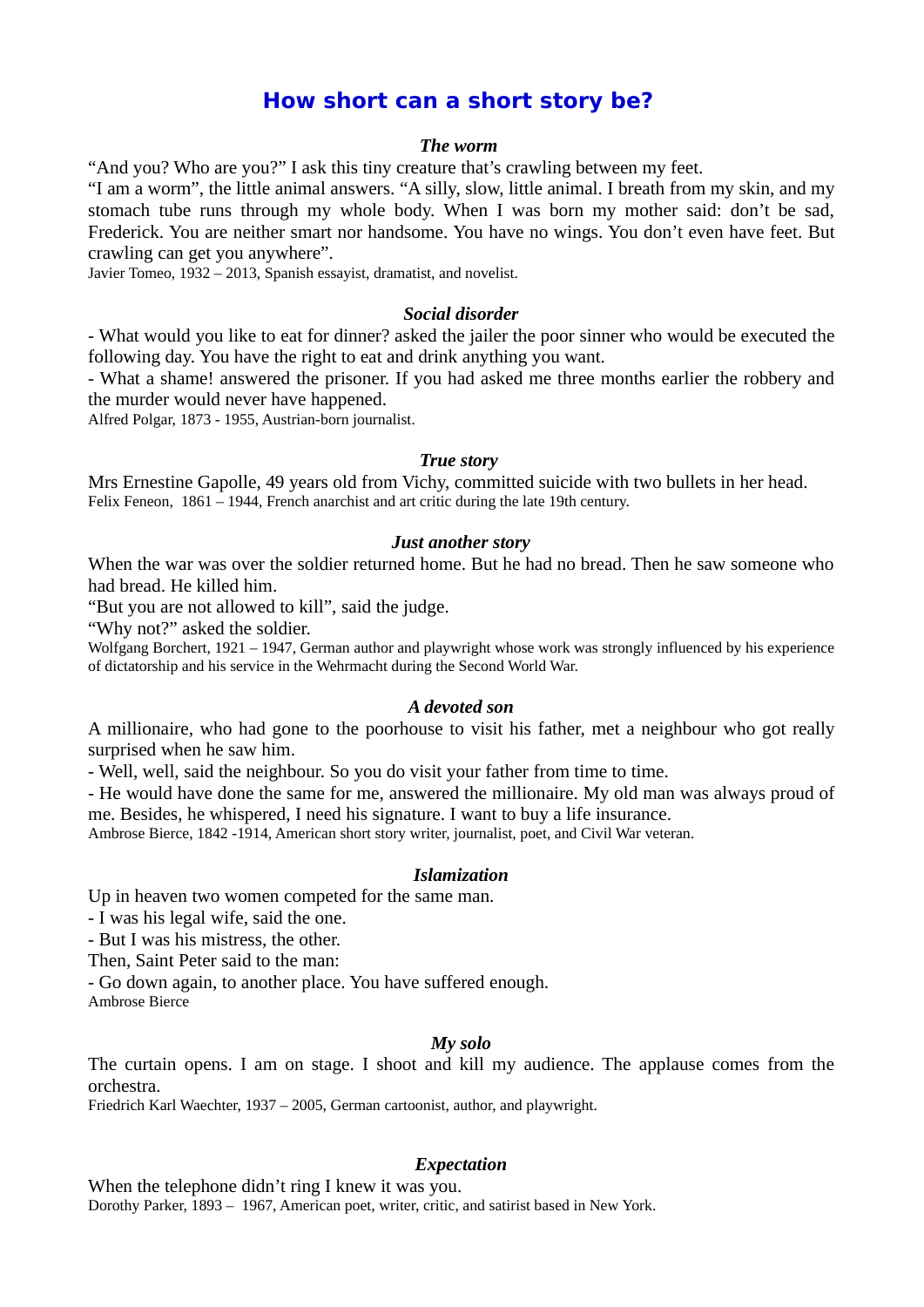### *Love 77*

When they had done all they needed to do, they got up, had a bath, combed their hair, put on some perfume, got dressed again and slowly and steadily became what they were not. Julio Cortazar, 1914 – 1984, Argentine novelist, short story writer, and essayist.

#### *The soup*

I am an illegitimate child. A bright Sunday morning my mother announced to her parents very mildly and gently that she was pregnant and her boyfriend refused to marry her. My grandfather, blinded with rage, pulled both of us (my mother and me) out of the house grabbed his rifle and screamed: Get on your knees, I'll kill you both! Fortunately, at that precise moment, my quick wit grandmother appeared and said: Come inside, now. The soup is getting cold. Bohumil Hrabal, 1914 –1997, Czech writer.

#### *Farewell*

Full of joy, because at last the guests decided to leave, the hostess said: Please, stay a little bit longer.

Anton Chekhov, 1860 – 1904, Russian playwright and short-story writer who is considered to be among the greatest writers of short fiction in history.

#### *The power of smallness*

- Beat it, sniffed the bull to the mosquito that had sat on his ear.

- You forget I am not a bull, said the mosquito and drank voluptuously the bull's blood.

#### *Mr Knole Schpros*

Every day Mr Knole Schpros ran to the railway station and every day he missed his train.

In seven whole years he didn't manage to catch it not even once.

"The station's clock is always five minutes ahead of mine" he moans. "But, at least this way I don't have to work!"

Tomi Ungerer, 1931 – 2019, Alsatian artist and writer.

#### *The toil of the brilliant*

- How do you spend your time nowadays? they asked Mr K. And Mr K. answered: - I am preparing my next mistake. Bertolt Brecht, 1898 – 1956, German theatre practitioner, playwright, and poet.

#### *No title*

His memory was so bad that he forgot he had such a bad memory and began remembering everything.

Ramon Gomez de la Serna, 1888 – 1963, Spanish writer.

#### *The dinosaur*

When he woke up the dinosaur was still there. Augusto Monterroso Bonilla, 1921 – 2003, Honduran writer known for the ironical and humorous style of his short stories.

#### *Epilogue*

When the Earth came towards its end there were only two humans left alive. After twenty years the older died.

Jack Ricci

#### *No title*

- The Earth? We ate it yesterday.

Yann Martel, 1963, Spanish-born Canadian author best known for "Life of Pi".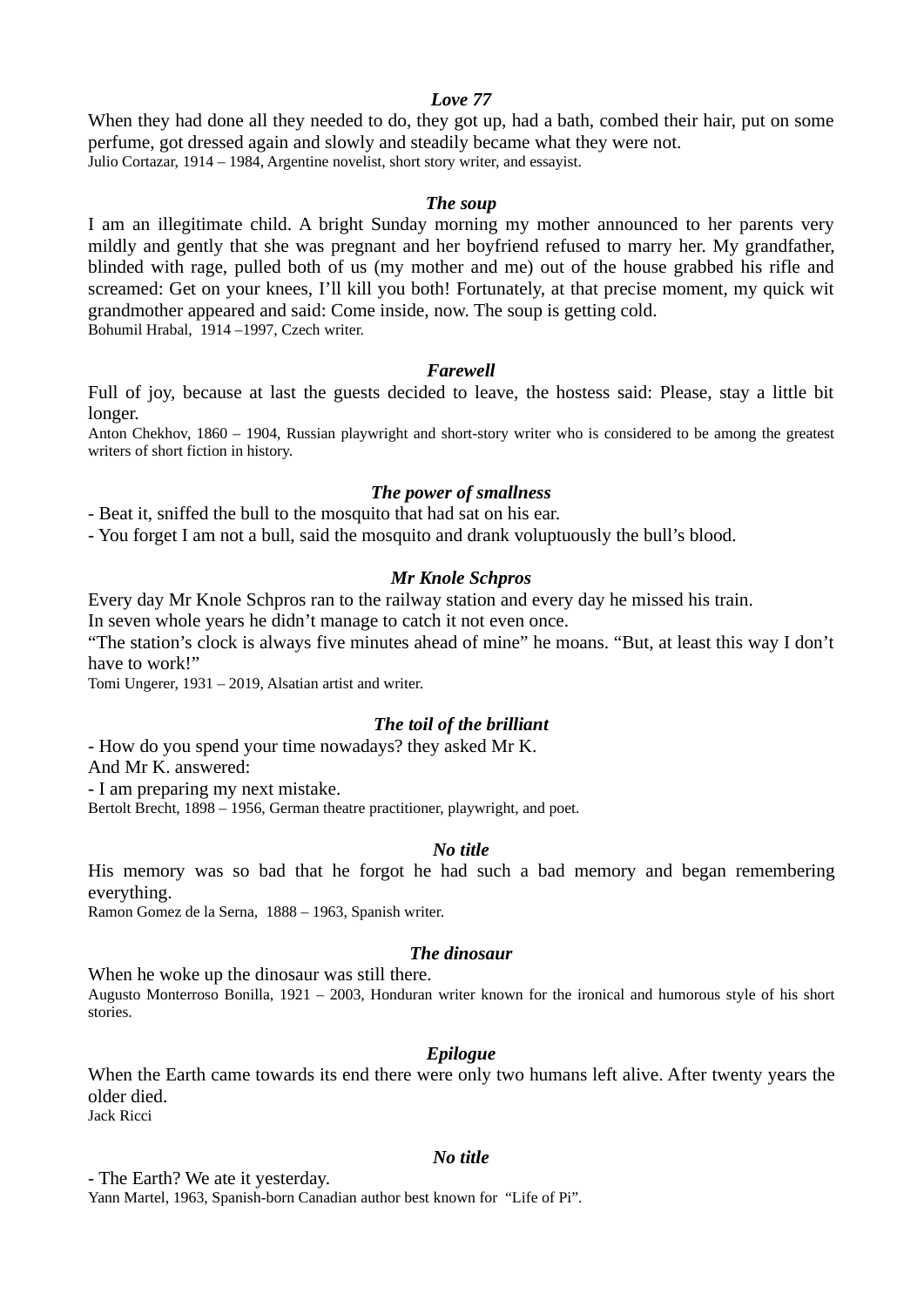#### *The end*

A young man who was already a millionaire sat on his millions and blew his head off. Anton Chekhov

### *No title*

I tried to kill myself one more time: I wetted my nose and stuck it in a plug. Unfortunately it caused a short circuit and I just landed on the fridge. I am always depressed and black thoughts overwhelm me all the time. I wonder if there is death after life and if there is will it be possible to change a 50E note?

Woody Allen, 1935, American director, writer, actor, musician, and comedian.

### *The Little Prince and the Merchant*

"Good morning" said the Little Prince.

"Good morning" said the merchant.

The merchant was selling modified pills to quench thirst.

"You drink one and then you are not thirsty for one week".

"Why are you selling them?" asked the Prince.

"To save time", said the merchant. "The experts estimated that thus you save fifty – three minutes per week".

"To do what?"asked the Prince.

"Anything..." replied the merchant.

"Well," thought the Prince, "if I had fifty – three minutes I would walk to the well".

Antoine de Saint-Exupéry, 1900 – 1944, French writer, poet, aristocrat, journalist, and pioneering aviator.

### *Antidote*

A young ostrich ran to his mother moaning with pain wings wrapped around his stomach.

- What did you eat? asked the worrying mother.

- A box of nails, was the answer.

- What? Screamed the mother. A whole box in your age? You are really hurting yourself! Quick, hurry to swallow a pair of pincers.

Ambrose Bierce

#### *Tragic hunt*

On 13 December 1975, forty – two people departed to hunt crocodiles in Java. Twenty eight men and fourteen women. They rented two boats, filled them with supplies and sailed up the river. When they reached their destination, a watery  $-$  mirror in the base of a huge odd rock, the crocodiles overturned the boat and ate them all. And their supplies.

Michelangelo Antonioni, 1912 – 2007, Italian film director, screenwriter, editor, painter, and short story author.

#### *Threat*

If you don't hit the road immediately, I'll look for somebody else. Raymond Chandler, 1888 – 1959, American-British novelist and screenwriter.

#### *A woman*

There is a woman. She goes along with me as I go along with her: she loves me and she hates me. When she hates me I love her, when she loves me I hate her. That's our only option. Peter Esterhazy, 1950 – 2016, Hungarian writer.

#### *Short story*

There was a man who was never able to finish what he started. He came to realize that this could not go on. So one morning he woke up and said: I made my decision. From now on I will always fin…..

Stefano Benni, 1947, Italian satirical writer, poet and journalist.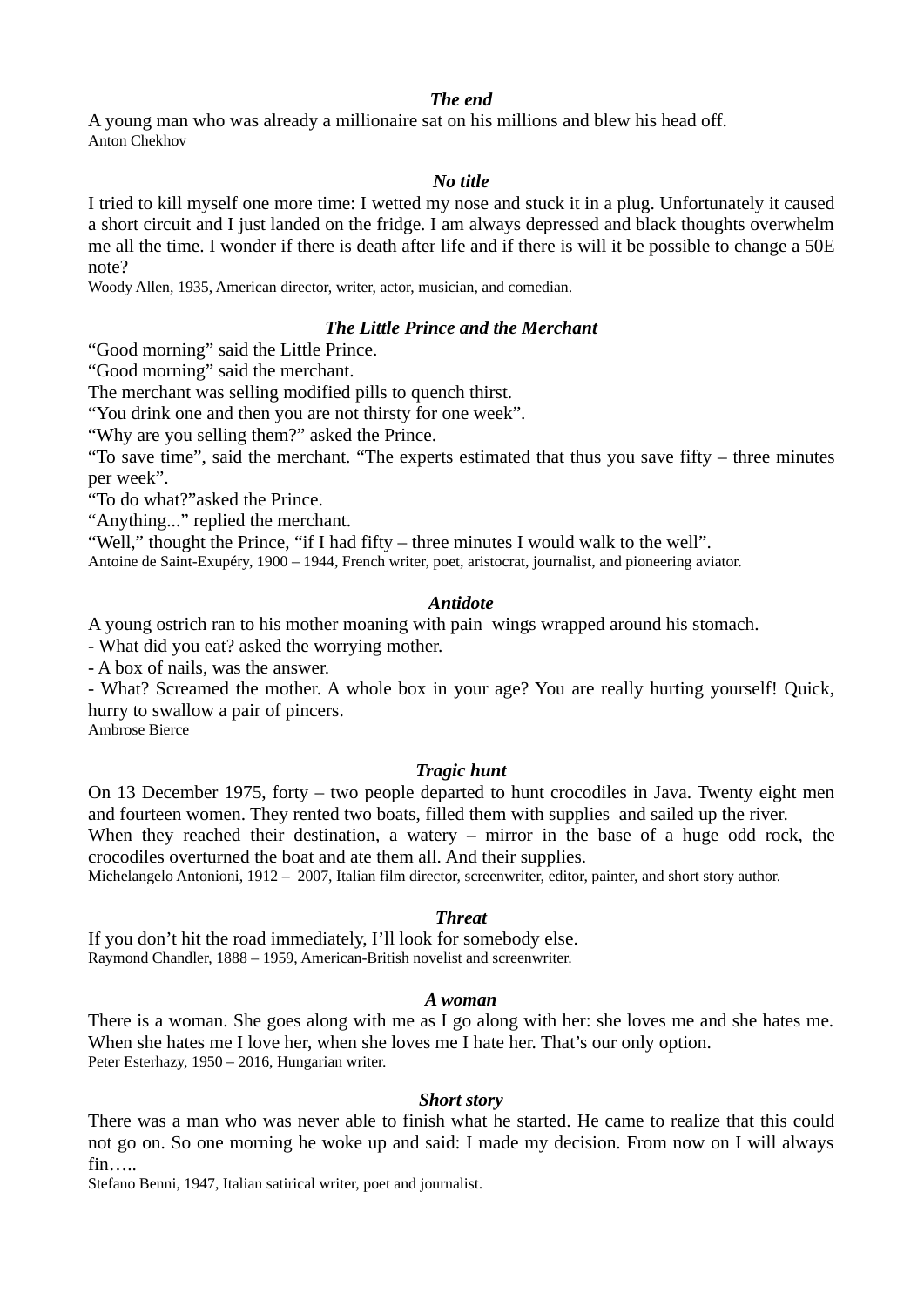#### *A school book story*

There were two men.

When they were twelve years old they beat each other with sticks and threw stones.

When they were twenty  $-$  two years old they used rifles.

When they were forty – two years old they dropped bombs.

When they were sixty – two years old they got infected.

When they were eighty – two they died.

They buried them one next to the other.

A hundred years later a worm passed though their graves but didn't realize they were two. Same dirt. Same earth.

Wolfgang Borchert

### *The thinking hen*

A hen from Calabria decided to join the Mafia. She went to a Mafia minister to get a letter of recommendation but he said that the Mafia does not exist. She went to a Mafia judge but he also said that the Mafia does not exist. So she returned to the coop and when the other hens asked if she had succeeded she answered that the Mafia does not exist. Then all the hens thought that she had joined the Mafia and were very afraid of her.

Luigi Malerba, 1927 –8 May 2008, Italian author who wrote short stories, historical novels, and screenplays.

### *Short story*

He decided to change his life and make better use of the morning hours. So, he woke up at six, had a shower, shaved, got dressed, had a tasty breakfast, smoked a few cigarettes, sat at his desk and woke up at noon.

Ennio Flaiano, 1910 – 1972, Italian screenwriter, playwright, novelist, journalist, and drama critic.

### *Tragedy*

She was successful, wealthy, sophisticated and had a lot of friends. She should be a very happy woman except that she was not. She was unhappy, miserable, nervous and unsatisfied. Her therapists could not cure her and she could not help them by telling them what the problem was because she didn't know. She was seeking her tragedy. Then, she met a pilot many years younger and became his mistress. He tested aeroplanes and one day while testing a new engine something went wrong and the plane fell. He died in front of her eyes. Her friends were afraid that she might kill herself from grief. They were totally wrong. She became happy, fat and satisfied. She had found her tragedy.

Somerset Maugham, 1874 –16 December 1965, English playwright, novelist, and short story writer.

#### *No title*

They were waiting for the rising of the sun. It never came. Antonia Suzan Byatt, 1936, English novelist, and poet.

#### *Weeping*

It was in the jungle of the Amazon in Ecuador. The Indians were weeping an old dying granny. They were sitting by her death bed sobbing. A visitor, coming from an other world, asked: why are you weeping? She is still alive. They replied: so she knows how much we love her.

Eduardo Galeano, 1940 – 2015, Uruguayan journalist, writer and novelist considered, among other things "a literary giant of the Latin American left".

#### *The loss*

Once upon a time there was a God who had lost his faith. *Jacques Sternberg, 1923 – 2006, French-language writer of science fiction and fantastique.*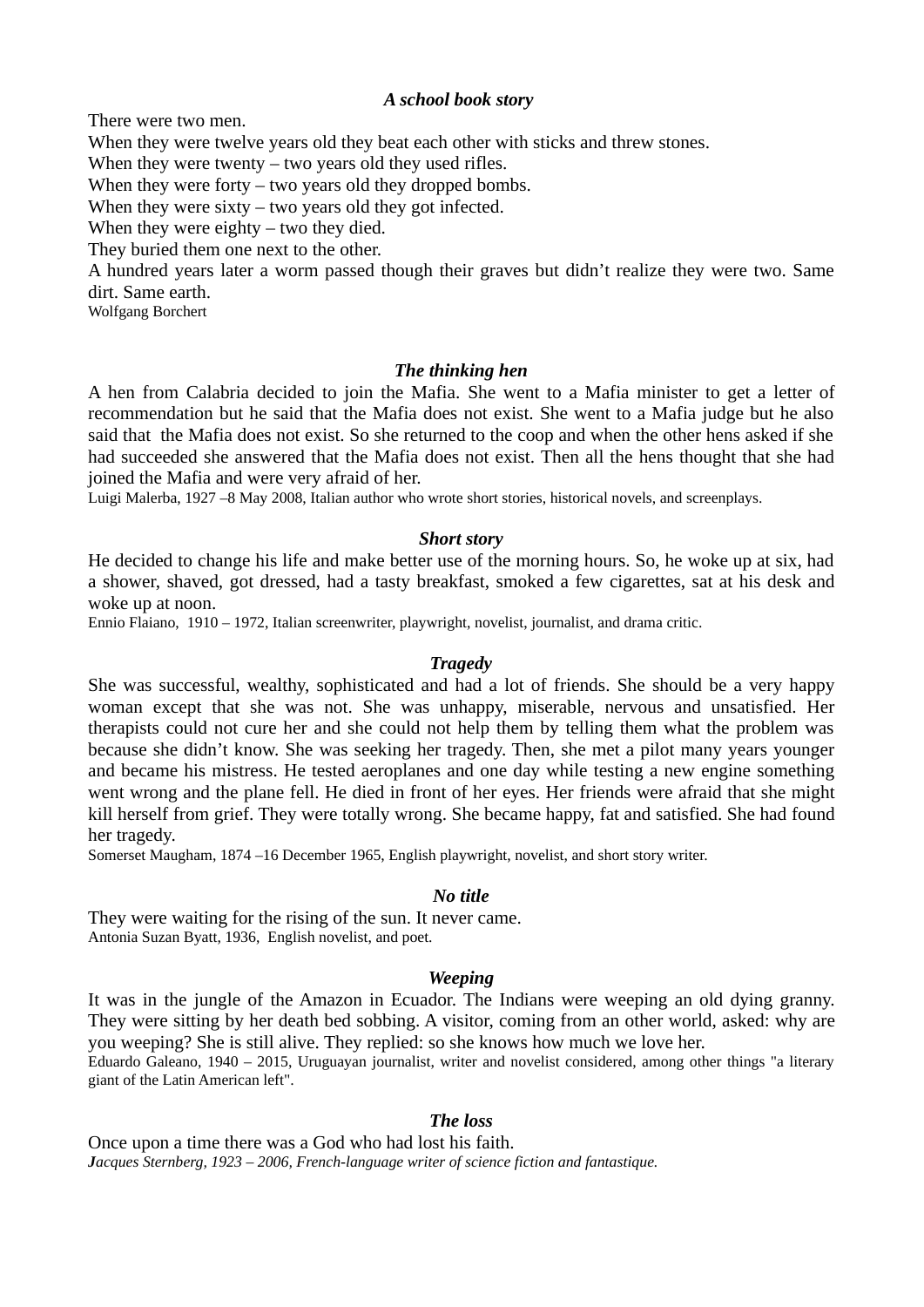### *The Peeping – Tom*

A Peeping – Tom had climbed up a tree and was watching a dimly lighted window. Suddenly a naked man appears and sees him.

Naked man: I'll kill you, pig.

Peeping – Tom: You were unique! Magnificent!

Naked man: Really? She has never told me that!

### *A respectable Senator*

A senator, who was elected after he had promised to his voters that he would never steal, brought his home a large part of the Capitol's Dome. His voters gathered outside his house to protest and decided to lynch him.

"You are very unjust" said the Senator. "It is true I promised that I would never steal. But did I promise that I would never lie?"

The voters decided that he was an entirely respectable gentleman and they elected him for the Congress of the USA with no promises made.

Ambrose Bierce

### *The kiss*

The girl kissed the frog and transformed into a frog. Ennio Flaiano

### *Motive*

The writer, who barren of inspiration, commits a crime in order to find at last an exciting theme for his book, since he is not even considered a suspect surrenders, in order to be left alone to work in peace in his cell, finally gets acquitted, and sits idle barren of inspiration as before. Günter Kunert, 1929 – 2019, German writer.

### *The pious driver*

Driving her luxurious car to go to church, an old lady does not pay attention to the red light and hits two youngsters who were crossing the road. Giving a glance at the mirror realises that they are not dead so she speeds up in order to be on time for the mass.

Otto Jägersberg, 1942, German writer.

### *The advice*

In the end of a long road lived an ex university professor, who had been abandoned by his wife and his four children who hated his guts, had lost all his money in gamble, abused his dogs, and was dirty and smelly. The villagers went to him when they needed advice. Jakob Arjouni, 1964 – 2013), German writer.

### *Reconsideration*

The first humans who stood on their two feet were found doped so they lost their title. The gold was awarded to the crawlers. Michael Augustin